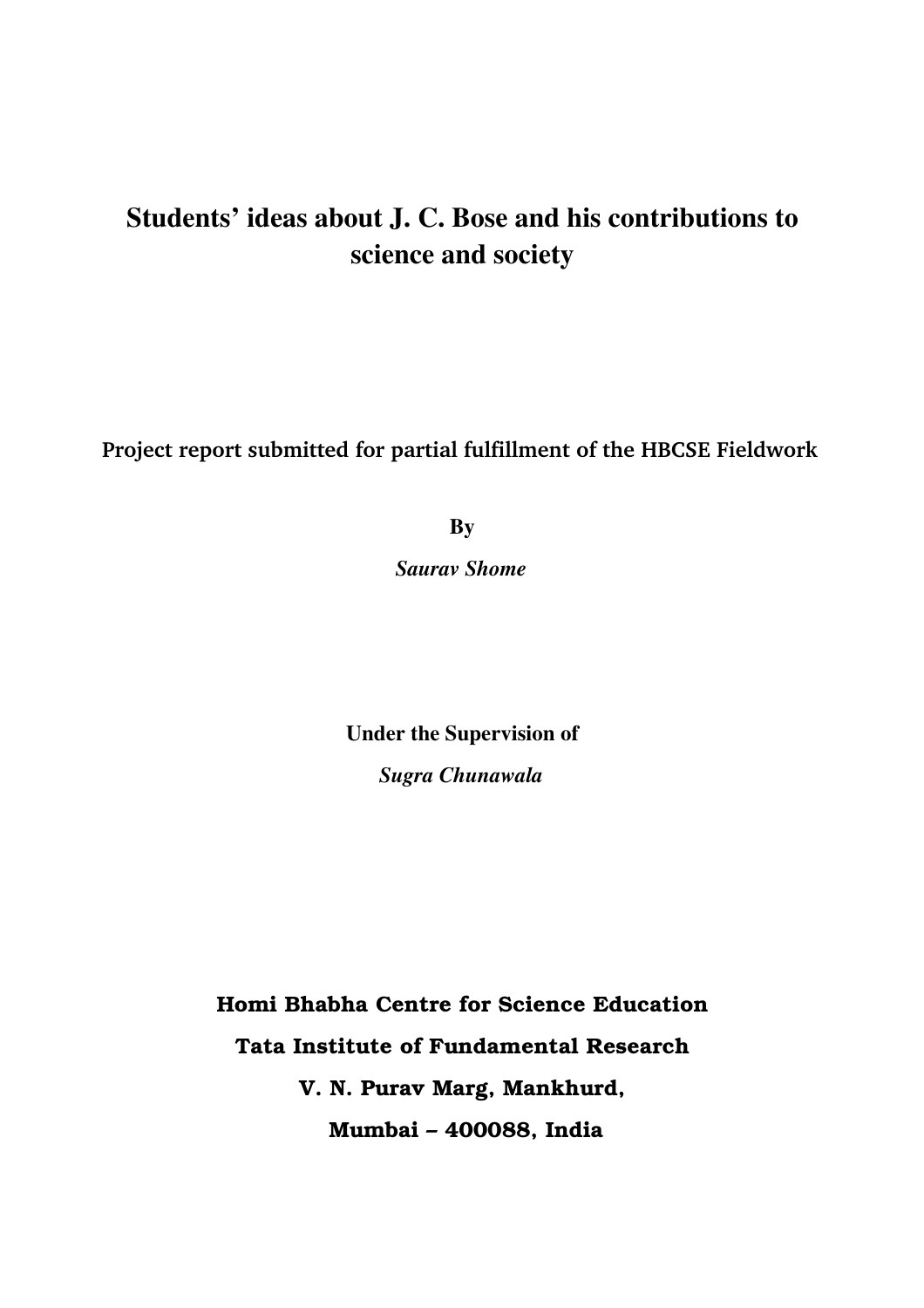## Acknowledgements

The field work had two phases, one was literature survey of the works of J.C. Bose, his biography and works about Bose. The other phase was a survey on students' ideas about J. C. Bose and his contributions in science.

I owe my debt to the Headmaster, concerned teachers, and students who willingly participated in the survey. I express my thanks to Prof. Kalyan Mukherjee from Bose Institute, Kolkata, who not only guided me with valuable suggestions and supplied reading materials but also provided new perspective on some aspects of J. C. Bose's work.

Prof. Sugra Chunawala, guide of the project, showed her utmost patience in correcting the drafts and providing critical inputs. Without her tireless efforts the report would never come into a presentable form. Her contribution is beyond any formal thankfulness.

The entire D&T group of HBCSE has tolerated my demands while I was working on this manuscript and they deserve my hearty appreciation.

I realised that it was a difficult task to finish this report within the proposed time period mentioned in the project proposal. Despite everyone's support, I could not finish my task within the proposed time period and I accept sole responsibility for the delay in submitting the report.

I extend my gratitude to the Prof. H. C. Pradhan, Centre Director and Prof. Jayashree Ramadas, Dean for approving the longer time required for the task.

If there are some incorrect statements, opinions, or typographical errors in the report, I am fully responsible for the same. I request readers to give their valuable suggestions and critical inputs that I can incorporate in another version in future.

(Saurav Shome)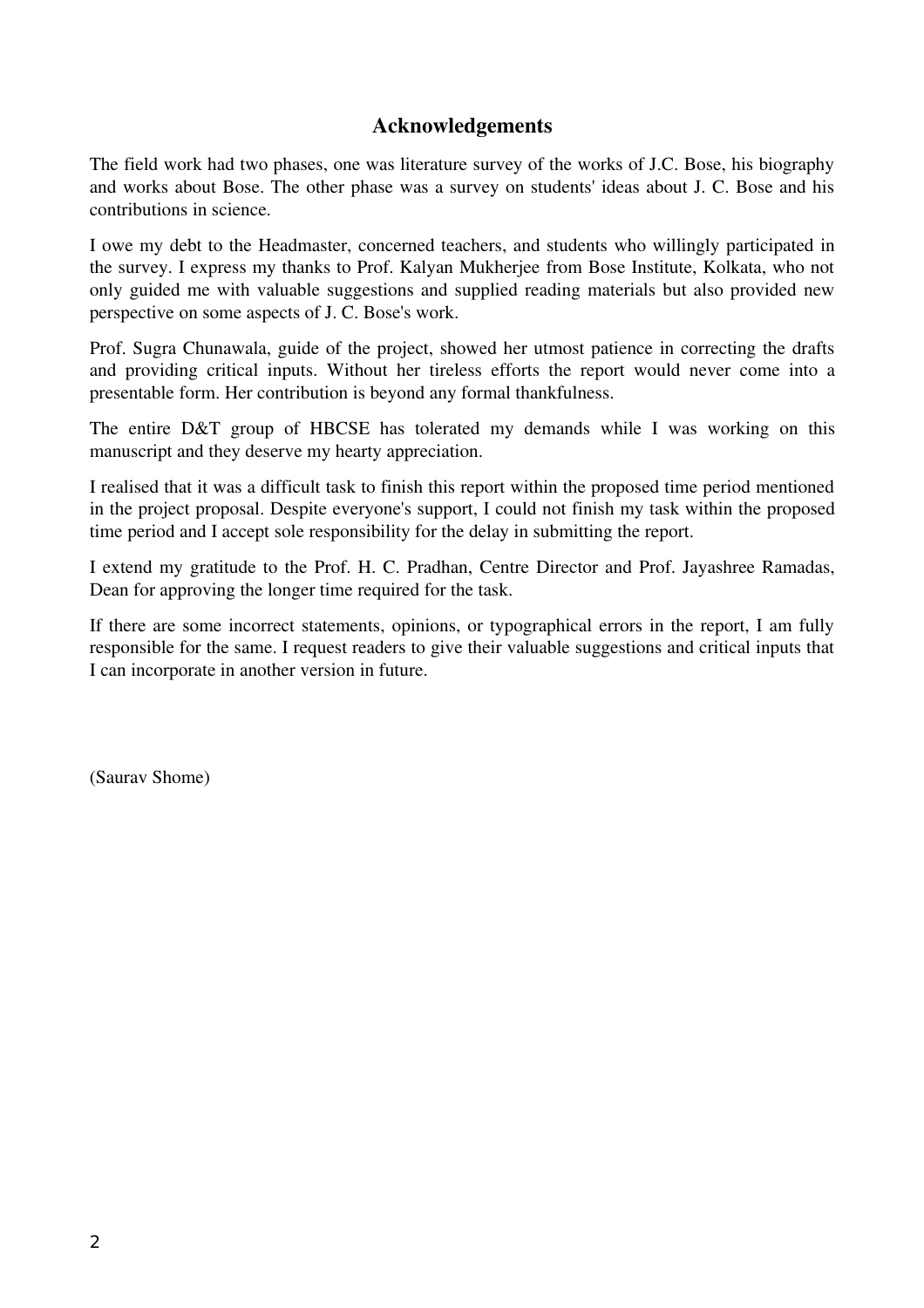## **Contents**

#### Acknowledgements

#### List of tables

- 1. Introduction
- 2. Methodology
	- 2.1 Description of the study
	- 2.2 Procedure followed in data collection at school
- 3. Results
	- 3.1 Analysis of students' responses on;
		- 3.1.1 Birthplace (BP) and related response
		- 3.1.2 Date of birth (DOB)
		- 3.1.3 Date and place of death
		- 3.1.4 Bose's father
		- 3.1.5 Occupation of Bose's father
		- 3.1.6 Bose's mother
		- 3.1.7 Bose's childhood
		- 3.1.8 Bose's education
		- 3.1.9 Bose's profession
		- 3.1.10 Contribution of J.C. Bose to biology
		- 3.1.11 J.C. Bose's contribution to physics
		- 3.1.12 The literary skills of J.C Bose
		- 3.1.13 J. C. Bose's contributions in developing the state of science in India
		- 3.1.14 J. C. Bose as a patriot
		- 3.1.15 Bose and his friends
		- 3.1.16 Social and individual issues related to Bose
		- 3.1.17 Mention of self by students
- 4. Conclusions
- 5. References
- 6. Appendix A: Categorisation of students' responses and code-sheet of responses